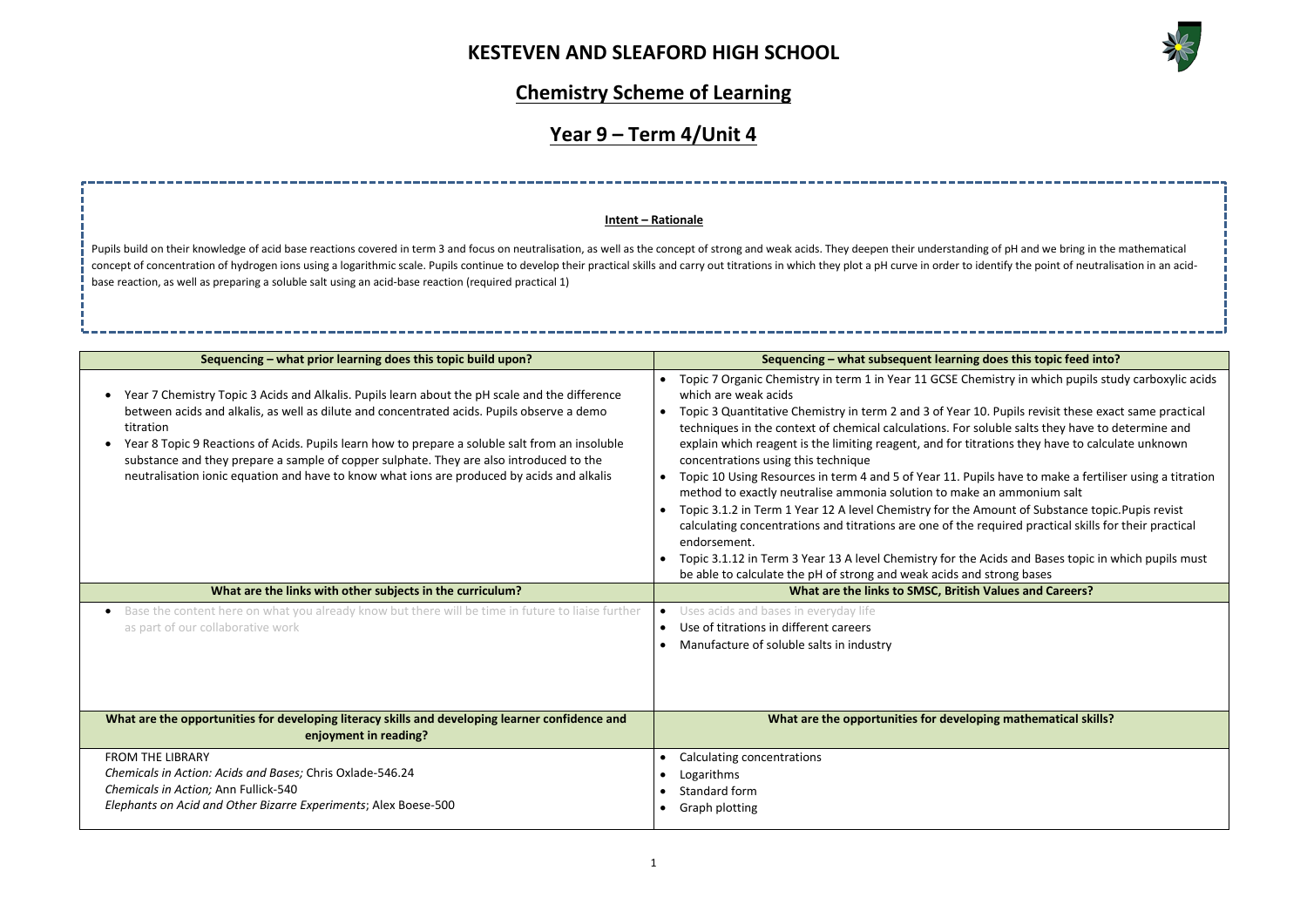

**the progress of students?** soluble salt

### **Biology Scheme of Learning**

### **Year 9 – Term 4**

### **Intent – Concepts**

#### **What knowledge will students gain and what skills will they develop as a consequence of this topic?**

**Know**

#### • Know that soluble salts can be made from acids by reacting them with solid insoluble substances, such as metals, metal oxides, hydroxides or carbonates.

- Know that acids produce hydrogen ions (H+) in aqueous solutions
- Describe the use of universal indicator or a wide range indicator to measure the approximate pH of a solution
- Describe how to carry out titrations using strong acids and strong alkalis only (sulfuric, hydrochloric and nitric acids only) to find the reacting volumes accurately.

#### **Apply**

- Describe how to make pure, dry samples of named soluble salts from information provided.
- Use the pH scale to identify acidic or alkaline solutions
- Explain that a strong acid is completely ionised in aqueous solution and I can give examples of strong acids (hydrochloric, nitric and sulfuric acids). Explain that a weak acid is only partially ionised in aqueous soluti can give examples of weak acids (ethanoic, citric and carbonic acids).
- Know for a given concentration of aqueous solutions, the stronger an acid, the lower the pH.

#### **Extend**

- I know that the solid is added to the acid until no more reacts and the excess solid is filtered off to produce a solution of the salt
- Use and explain the terms dilute and concentrated (in terms of amount of substance), and weak and strong (in terms of the degree of ionisation) in relation to acids
- Describe neutrality and relative acidity in terms of the effect on hydrogen ion concentration and the numerical value of pH (whole numbers only). Write ionic equations to represent neutralisation reactions
- Know that as the pH decreases by one unit, the hydrogen ion concentration of the solution increases by a factor of 10 and use this information to calculate pH values or hydrogen ion concentration

|                       | What subject specific language will be used and developed in this topic? | What opportunities are available for assessing         |
|-----------------------|--------------------------------------------------------------------------|--------------------------------------------------------|
| Word                  | <b>Definition</b>                                                        | Long answer question assessed homework for preparing a |
| Salt                  | A compound formed when the hydrogen in an acid is replaced by a          | Summative Topic 4 test after strong and weak acids     |
|                       | metal                                                                    |                                                        |
| <b>Neutralisation</b> | The chemical reaction of an acid with a base in which salt and           |                                                        |
|                       | water are formed. If the base is a carbonate $CO2$ is also produced      |                                                        |
| Soluble               | Can dissolve                                                             |                                                        |
| <b>Filtration</b>     | A method of separating mixtures which separates solids from              |                                                        |
|                       | liquids/solutions                                                        |                                                        |
| <b>Filtrate</b>       | The liquid/solution collected after removing the solid                   |                                                        |
| Crystallisation       | Forming solid crystals from a salt solution.                             |                                                        |
| <b>Acids</b>          | When dissolved in water the solution has a pH below 7. They are          |                                                        |
|                       | $H^*$ donors                                                             |                                                        |
| <b>Alkalis</b>        | A solution that has a pH above 7                                         |                                                        |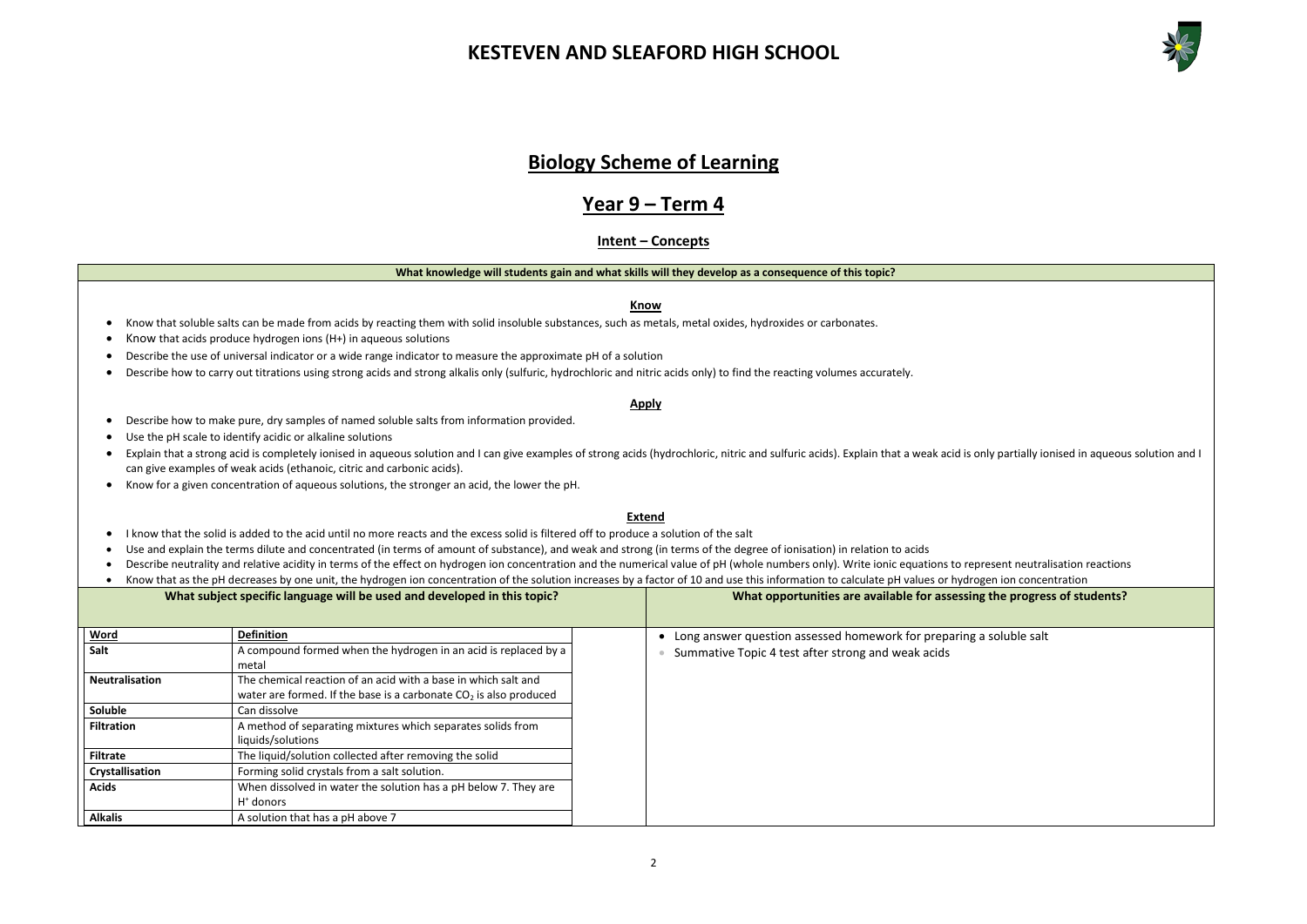

| pH                 | A number that tells you how acidic or alkaline a solution is. It tells<br>you the concentration of H <sup>+</sup> in a solution |
|--------------------|---------------------------------------------------------------------------------------------------------------------------------|
| <b>Titration</b>   | A method for measuring the volumes of two solutions reacting<br>together                                                        |
| <b>lonised</b>     | When an ionic compound separates into separate ions in solution                                                                 |
| <b>Strong Acid</b> | An acid which fully ionises in a solution, producing many H <sup>+</sup>                                                        |
| <b>Weak Acid</b>   | An acid which partially ionises in a solution, not producing many<br>$H^*$                                                      |
| Concentration      | The amount of particles in a solution compared to the volume of<br>water                                                        |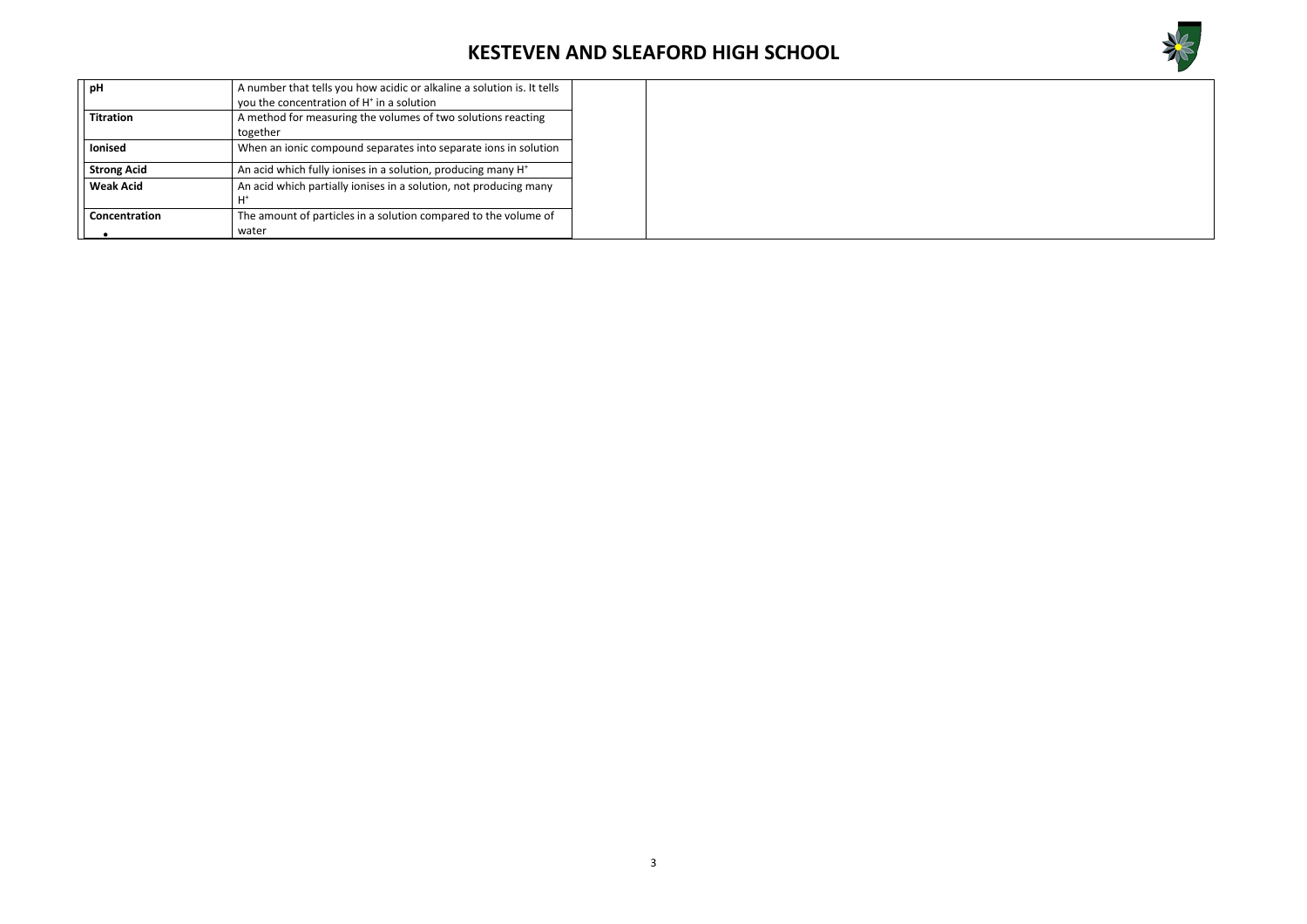



**Intent – Concepts**

| <b>Lesson title</b> | <b>Learning</b> | <b>Higher level</b>     | <b>Suggested activities and resources</b> |
|---------------------|-----------------|-------------------------|-------------------------------------------|
|                     | challenge       | challenge               |                                           |
|                     | Do I know       | Do I know               |                                           |
| <b>Preparing</b>    | that            | that the                |                                           |
| a soluble           | soluble         | solid is                |                                           |
|                     |                 |                         |                                           |
| salt                | salts can       | added to                |                                           |
|                     | be made         | the acid                |                                           |
|                     | from acids      | until no                |                                           |
|                     | by              | more                    |                                           |
|                     | reacting        | reacts and              |                                           |
|                     | them with       | the excess              |                                           |
|                     | solid           | solid is                |                                           |
|                     | insoluble       | filtered off            |                                           |
|                     | substance       | to produce              |                                           |
|                     | s, such as      | a solution              |                                           |
|                     | metals,         | of the salt?            |                                           |
|                     | metal           |                         |                                           |
|                     | oxides,         | Can I                   |                                           |
|                     | hydroxide       | prepare a               |                                           |
|                     | s or            | soluble salt            |                                           |
|                     | carbonate       | from an                 |                                           |
|                     | $s$ ?           | insoluble               |                                           |
|                     |                 | substance?              |                                           |
|                     | Can I           |                         |                                           |
|                     | describe        |                         |                                           |
|                     | how to          |                         |                                           |
|                     | prepare         |                         |                                           |
|                     | these           |                         |                                           |
|                     | salts?          |                         |                                           |
|                     |                 |                         |                                           |
| <b>Neutralisa</b>   |                 | Do I know   Can I write |                                           |
|                     | that acids      | ionic                   |                                           |
| tion                | produce         | equations               |                                           |
|                     | hydrogen        | to                      |                                           |
|                     | ions $(H^+)$    | represent               |                                           |
|                     | in              | neutralisati            |                                           |
|                     | aqueous         | on                      |                                           |
|                     | solutions?      | reactions?              |                                           |
|                     |                 |                         |                                           |
|                     | Can I           |                         |                                           |
|                     | describe        |                         |                                           |
|                     | the use of      |                         |                                           |
|                     | universal       |                         |                                           |
|                     | indicator       |                         |                                           |
|                     | or a wide       |                         |                                           |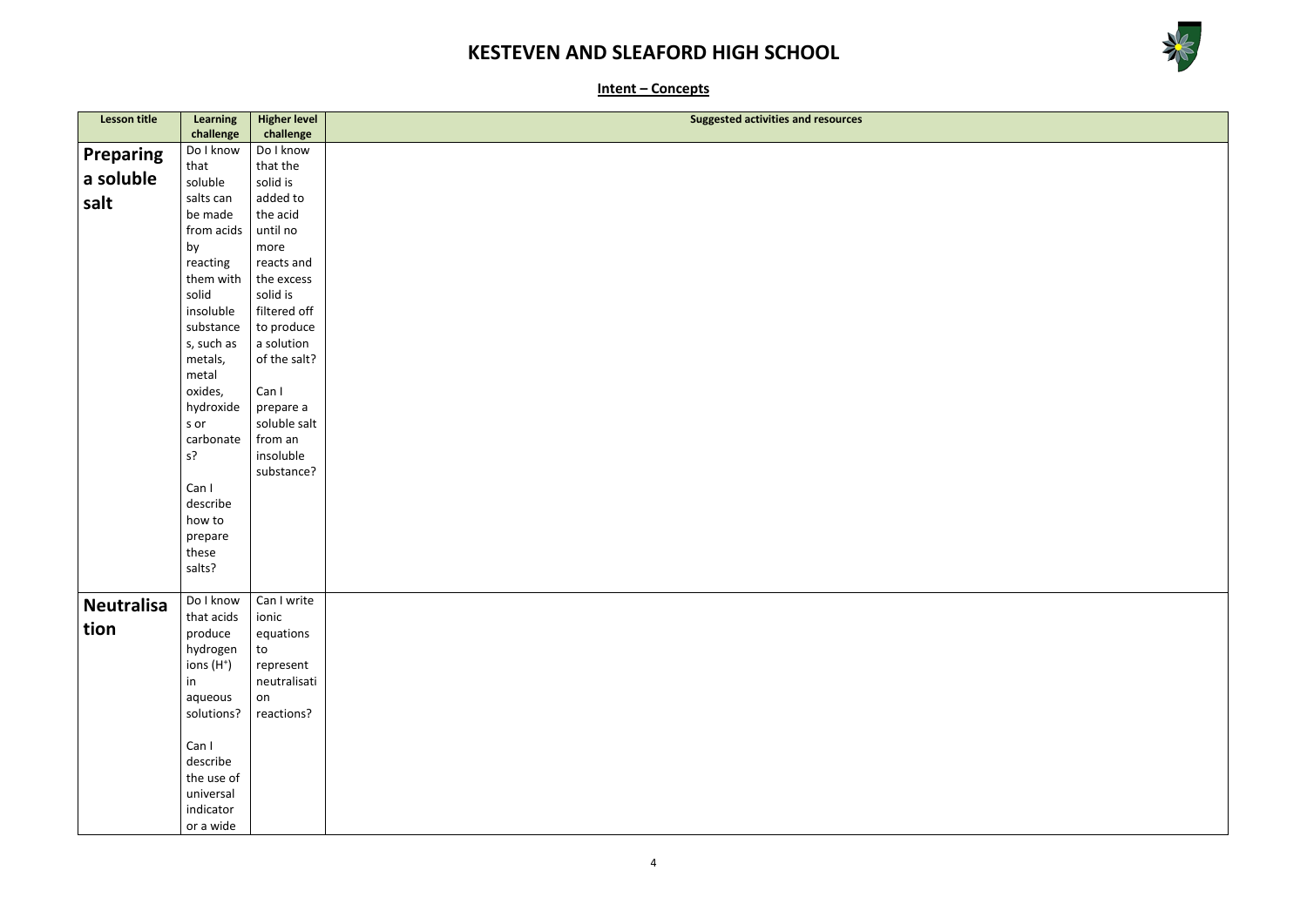

|                   | range        |              |  |
|-------------------|--------------|--------------|--|
|                   | indicator    |              |  |
|                   | to           |              |  |
|                   | measure      |              |  |
|                   | the          |              |  |
|                   | approxima    |              |  |
|                   | te pH of a   |              |  |
|                   | solution?    |              |  |
|                   |              |              |  |
|                   | Can I use    |              |  |
|                   | the pH       |              |  |
|                   | scale to     |              |  |
|                   |              |              |  |
|                   | identify     |              |  |
|                   | acidic or    |              |  |
|                   | alkaline     |              |  |
|                   | solutions?   |              |  |
|                   |              |              |  |
| pH curves         | Can I        | Can I        |  |
|                   | describe     | successfull  |  |
|                   | how to       | y carry out  |  |
|                   | carry out    | a titration  |  |
|                   | titrations   | and plot a   |  |
|                   | using        | pH curve?    |  |
|                   | strong       |              |  |
|                   | acids and    | Can I        |  |
|                   | strong       | describe     |  |
|                   | alkalis      | and explain  |  |
|                   | only         | the shape    |  |
|                   | (sulfuric,   | of the pH    |  |
|                   | hydrochlo    | curve?       |  |
|                   | ric and      |              |  |
|                   | nitric acids |              |  |
|                   | only) to     |              |  |
|                   | find the     |              |  |
|                   | reacting     |              |  |
|                   | volumes      |              |  |
|                   | accurately   |              |  |
|                   | ?            |              |  |
|                   | Can I        | Can I use se |  |
| <b>Strong and</b> | explain      | and explain  |  |
| weak acids        | the          | the terms    |  |
|                   | difference   | dilute and   |  |
|                   | between      | concentrat   |  |
|                   | strong and   | ed (in       |  |
|                   | weak         | terms of     |  |
|                   | acids        | amount of    |  |
|                   | based on     | substance),  |  |
|                   |              |              |  |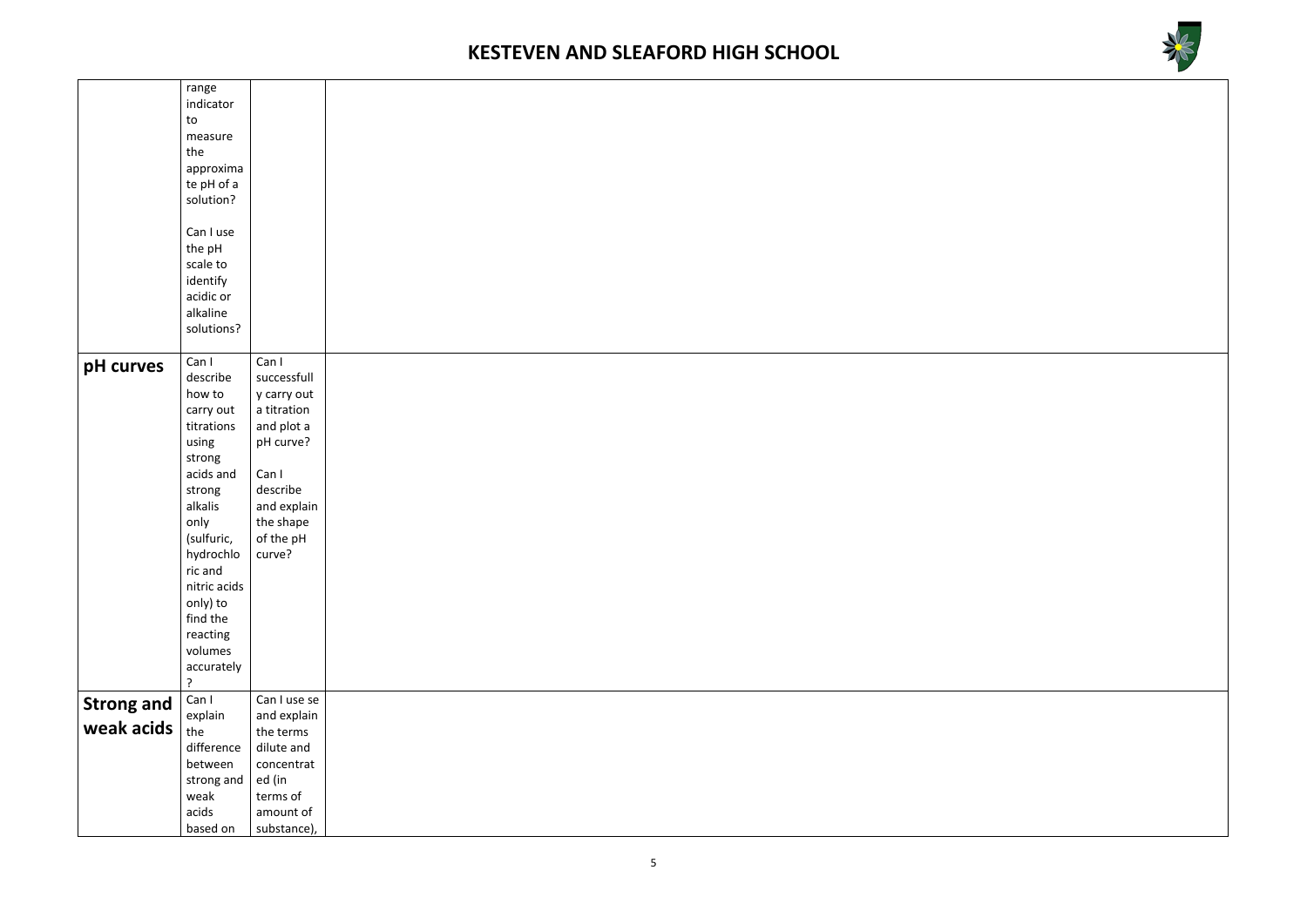



|                       | whether              | and weak           |  |  |  |  |
|-----------------------|----------------------|--------------------|--|--|--|--|
|                       | they fully           | and strong         |  |  |  |  |
|                       | or partially         | (in terms of       |  |  |  |  |
|                       | ionise in            | the degree         |  |  |  |  |
|                       | solution?            | $\circ$ f          |  |  |  |  |
|                       |                      | ionisation)        |  |  |  |  |
|                       | Do I know            | in relation        |  |  |  |  |
|                       | that for a           | to acids?          |  |  |  |  |
|                       | given                | Do I know          |  |  |  |  |
|                       | concentra<br>tion of | that as the        |  |  |  |  |
|                       | aqueous              | pH                 |  |  |  |  |
|                       | solutions,           | decreases          |  |  |  |  |
|                       | the                  | by one             |  |  |  |  |
|                       | stronger             | unit, the          |  |  |  |  |
|                       | an acid,             | hydrogen           |  |  |  |  |
|                       | the lower            | ion                |  |  |  |  |
|                       | the pH?              | concentrati        |  |  |  |  |
|                       |                      | on of the          |  |  |  |  |
|                       |                      | solution           |  |  |  |  |
|                       |                      | increases          |  |  |  |  |
|                       |                      | by a factor        |  |  |  |  |
|                       |                      | of 10 and          |  |  |  |  |
|                       |                      | can I use          |  |  |  |  |
|                       |                      | this               |  |  |  |  |
|                       |                      | informatio         |  |  |  |  |
|                       |                      | n to               |  |  |  |  |
|                       |                      | calculate          |  |  |  |  |
|                       |                      | pH values          |  |  |  |  |
|                       |                      | or                 |  |  |  |  |
|                       |                      | hydrogen           |  |  |  |  |
|                       |                      | ion<br>concentrati |  |  |  |  |
|                       |                      | on?                |  |  |  |  |
| <b>Revision</b>       |                      |                    |  |  |  |  |
|                       |                      |                    |  |  |  |  |
|                       |                      |                    |  |  |  |  |
| <b>Topic 4</b>        | Summativ             |                    |  |  |  |  |
| <b>Assessmen</b>      | e                    |                    |  |  |  |  |
|                       | Assessme             |                    |  |  |  |  |
| t3                    | nt                   |                    |  |  |  |  |
| <b>Revision of</b>    |                      |                    |  |  |  |  |
|                       |                      |                    |  |  |  |  |
| previous<br>topic for |                      |                    |  |  |  |  |
|                       |                      |                    |  |  |  |  |